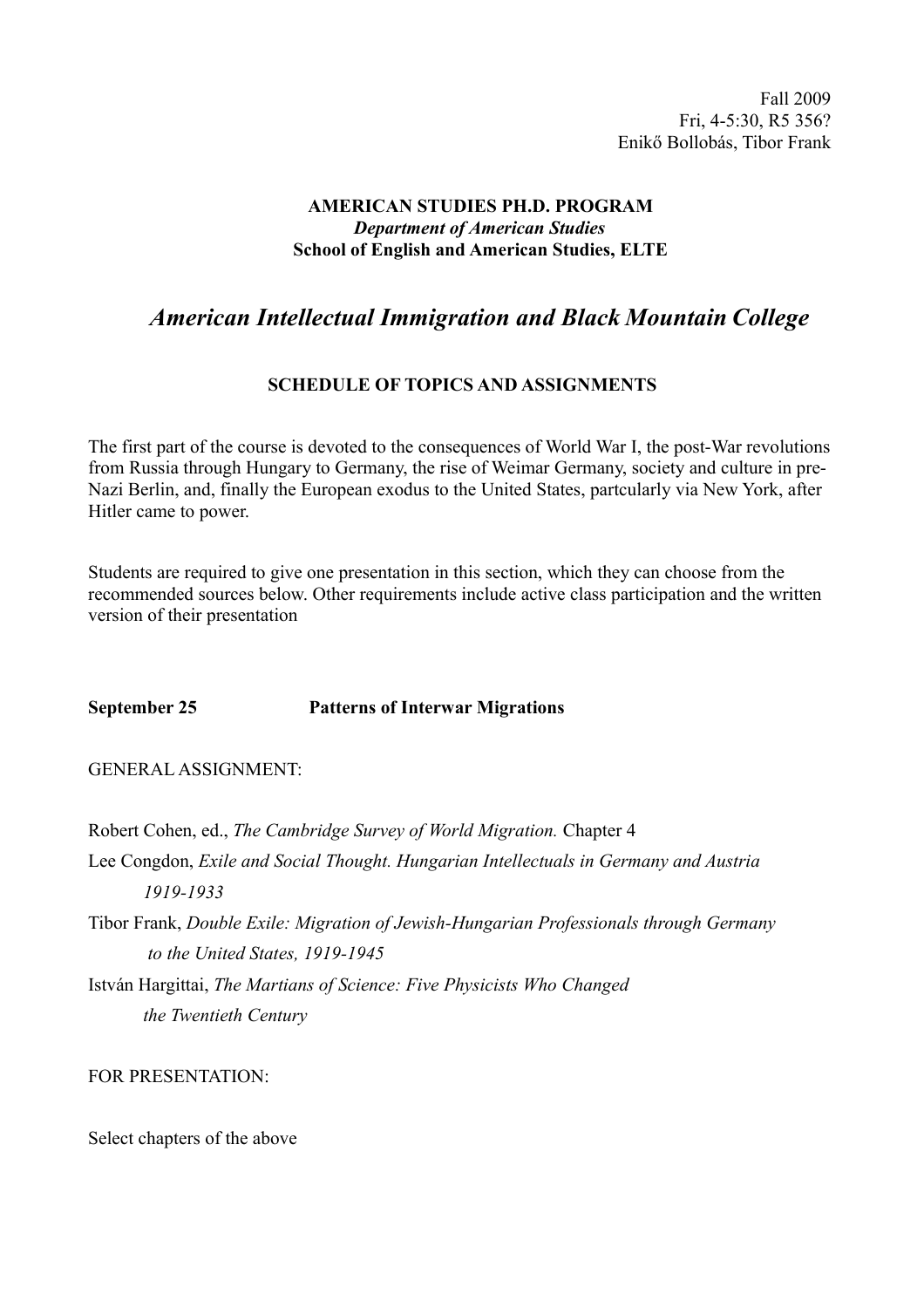#### **October 2 Weimar Germany**

#### GENERAL ASSIGNMENT:

Donald S. Detwiler. *Germany: A Short History,* Chapter 10. "*Nekünk ma Berlin a Párizsunk." Magyar írók Berlin élménye*  Dietrich Orlow. *A History of Modern Germany: 1871 to Present*. 2nd ed. Eric D. Weitz, *Weimar Germany: Promise and Tragedy*

#### FOR PRESENTATION:

.

Select chapters of the above

#### **October 9 Berlin 1918-1933: Society and Culture**

GENERAL ASSIGNMENT:

Mark M. Anderson, *Hitler's Exiles: Personal Stories of the Flight from Nazi Germany to America* Stephanie Barron et al. "Degenerate Art." The Fate of the Avant-Garde in Nazi Germany. Peter Gay, *Weimar Culture: The Outsider as Insider* Rainer Metzger – Christian Brandstätter, *Berlin: The Twentieth* Donald Sassoon, *The Culture of the European: From 1800 to the Present*

### FOR PRESENTATION:

Select chapters of the above

**October 16 Arrival in New York** 

# GENERAL ASSIGNMENT:

Frederick M. Binder and David M. Reimers, *All the Nations under Heaven: An Ethnic and Racial History of New York City*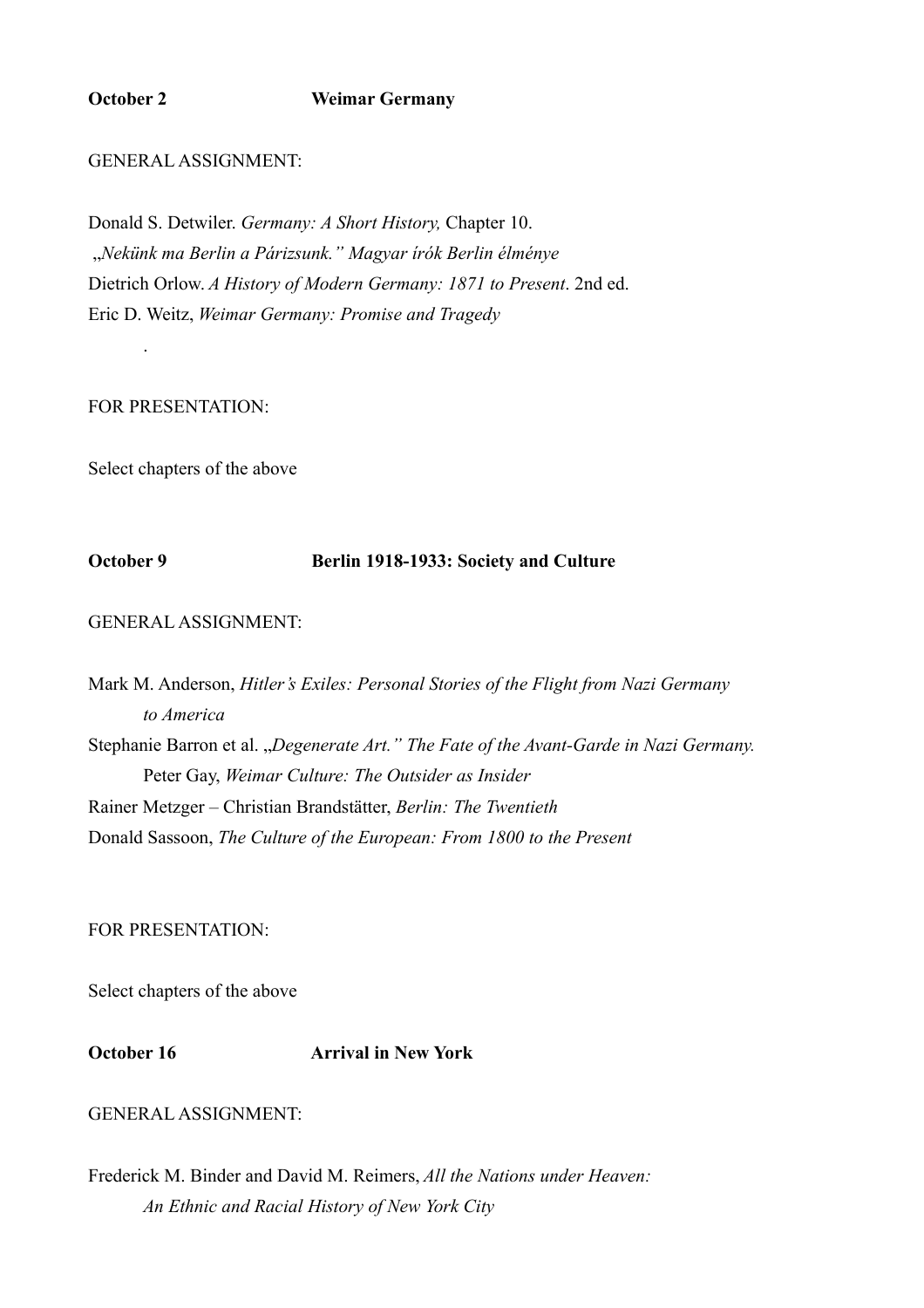Jean-Michel Palmier, *Weimar in Exile: The Antifascist Emigration in Europe and America* Helmut F. Pfanner, *Exile in New York: German and Austrian Writers after 1933* William B. Scott and Peter M. Rutkoff, *New York Modern: The Arts and the City* John M. Spalek und Joseph Srelka, eds., *Deutschsprachige Exilliteratur seit 1933,*  Band 2: New York, Teil 1-2

Herbert A. Strauss and Werner Röder, eds., *Biographisches Handbuch der deutschsprachigen Emigration nach 1933,* Vols. 1-3

*The WPA Guide to New York City. The Federal Writers Project Guide to 1930s New York*

FOR PRESENTATION:

Select chapters of the above

In this second part of the course, we will first deal with a very particular Berlin and Weimar phenomenon, gender transgression, then familiarize ourselves with the history, principles, and artistic output of Black Mountain College, often referred to as the American Bauhaus.

Students are required to give one presentation in this section, which they can choose from the recommended books listed below. Other requirements include active class participation and the writing up of their presentation into a 5-6 page book review.

The general assignments will be collected into a Reader or distributed in pdf files.

#### **November 6** Gender transgressions in Berlin: the *femme fatale*

GENERAL ASSIGNMENT: Barbara Hales, "Projecting Trauma: The Femme Fatale in Weimar and Hollywood"

FOR PRESENTATION: (Geiger, Boronyák) Zsófia Tóth:<http://americanaejournal.hu/vol4no1/toth> Elisabeth Bronfen, "Femme Fatale—Negotiations of Tragic Desire" or *Over Her Dead Body*

# **November 13 Philosophy and Democratic Education**

GENERAL ASSIGNMENT: John Dewey, "Individualism Old and New" (1930) (*American Ground*, 296-309) Daniel Belgrad, "Gestalt" (*The Culture of Spontaneity,* 142-156) Mary Emma Harris, "Education as Conversation" (*The Arts at BMC*, 214-239)

FOR PRESENTATION: Paul Goodman, *Growing Up Absurd Gestalt Therapy: Excitement and Growth in the Human Personality*, ed. Frederick Perls, Ralph F. Hefferline, Paul Goodman John Dewey, *Democracy and Education*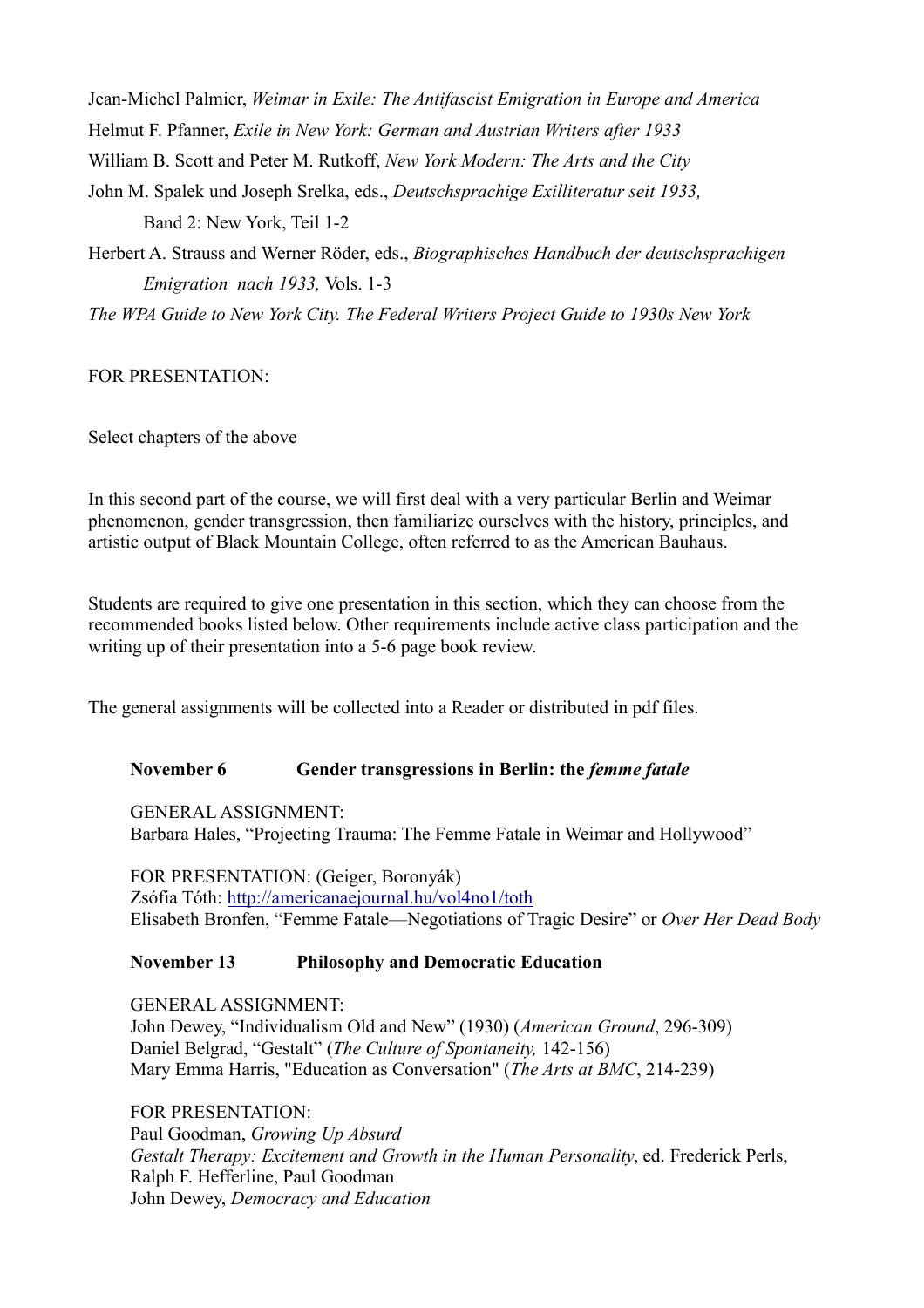(http://www.worldwideschool.org/library/books/socl/education/DemocracyandEducation/toc. html)

## **November 20 The Poets**

GENERAL ASSIGNMENT (essays and poems): Paul Hoover, "Introduction" Charles Olson, "Projective Verse," "Human Universe" Charles Olson, "Variations Done for Gerald Van De Wiele," "The Kingfishers" Robert Duncan, "Often I am Permitted to Return to a Meadow," "The Torso," "My Mother Would Be a Falconress" Denise Levertov, "Illustrous Ancestors," "Stepping Westward," "Beyond the End," "The Jacob's Ladder" Robert Creeley, "For Love," "The Door," "The Pool," "I Know a Man," "The Language"

FOR PRESENTATION:

Sherman Paul, *The Lost America of Love* Ekbert Faas, *Towards a New American Poetics*

## **November 27 The Visual Arts (Pollock, Kline, and Abstract Expressionism), Dance (Merce Cunningham), and Music (John Cage, David Tudor)**

GENERAL ASSIGNMENT:

Jackson Pollock, "My Painting" (Richard Kostelanetz, *Esthetics Contemporary*, 202) Merce Cunningham, "The Impermanent Art" (Richard Kostelanetz, *Esthetics Contemporary*, 310-314) Martin Brody, "The Scheme of the Whole: Black Mountain and the Course of American

Music" (Katz, *Black Mountain College*, 237-267)

John Cage, "Cagean Estheics" (Richard Kostelanetz, *Esthetics Contemporary*, 290-301)

FOR PRESENTATION:

Vincent Katz, "Black Mountain College: Experiment in Art" (Katz, *Black Mountain College*, 13-235)

Mary Emma Harris, *The Arts at Black Mountain College* David Craven, *Abstract Expressionism as Cultural Critique* Merce Cunningham Anni Albers John Cage, *Silences* John Cage, David Tudor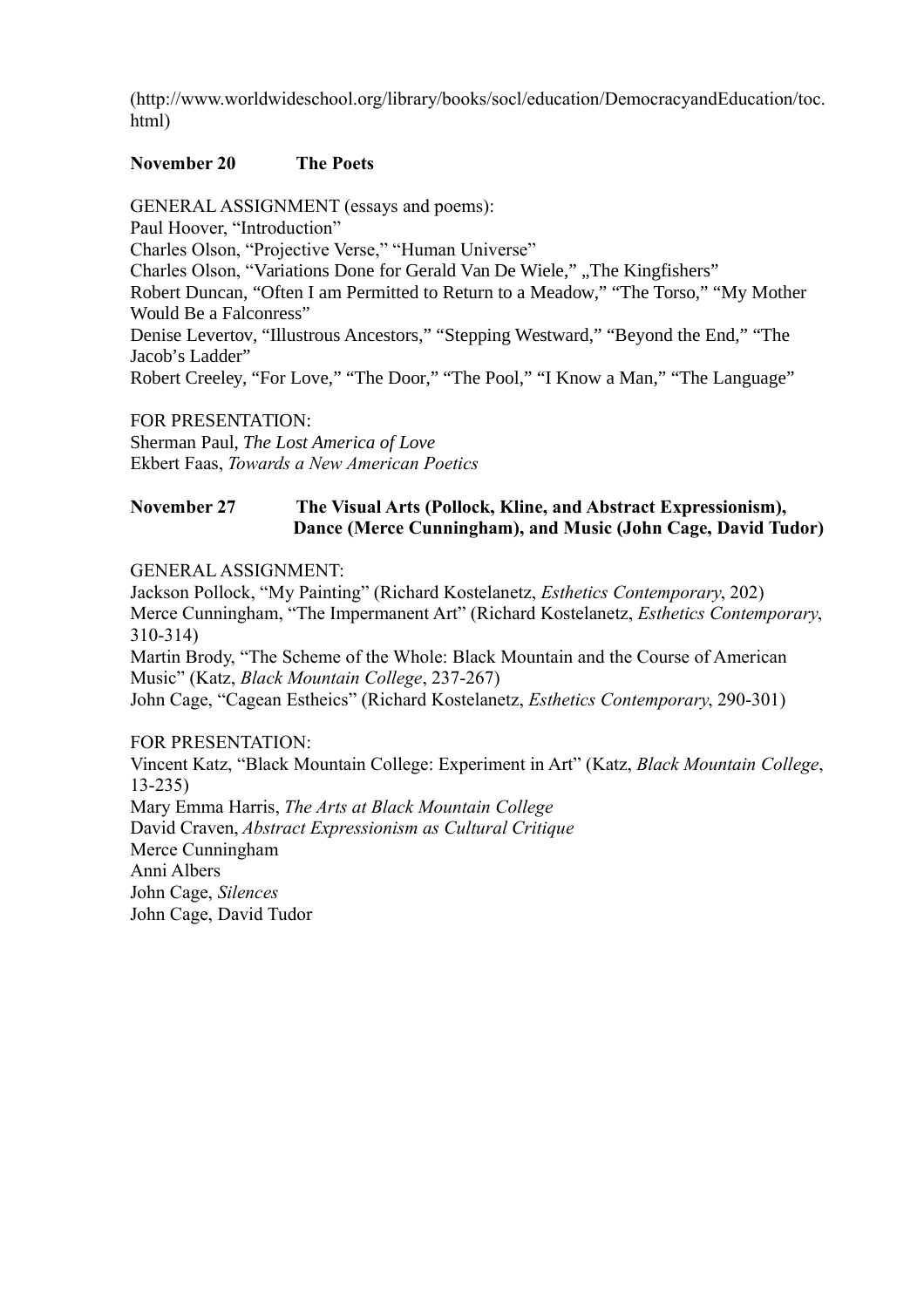# **PACKET OF READINGS (Frank)**

#### **1. Primary Sources**

Mark M. Anderson, *Hitler's Exiles: Personal Stories of the Flight from Nazi Germany to America* Stephanie Barron et al. "Degenerate Art." The Fate of the Avant-Garde in Nazi Germany "*Nekünk ma Berlin a Párizsunk." Magyar írók Berlin élménye The WPA Guide to New York City. The Federal Writers Project Guide to 1930s New York*

#### **2. Secondary Literature**

Robert Cohen, ed., *The Cambridge Survey of World Migration* Tibor Frank, *Double Exile: Migration of Jewish-Hungarian Professionals through Germany to the United States, 1919-1945* Peter Gay. *Weimar Culture: The Outsider as Insider*

Rainer Metzger – Christian Brandstätter, *Berlin: The Twentieth* Eric D. Weitz, *Weimar Germany: Promise and Tragedy*

#### **BIBLIOGRAPHY**

Anderson, Mark M. *Hitler's Exiles: Personal Stories of the Flight from Nazi Germany to America.* New York: The New Press, 1998. Barron, Stephanie, et al. "Degenerate Art." The Fate of the Avant-Garde in Nazi Germany. Los Angeles: Los Angeles County Museum of Art, 1991. Binder, Frederick M. and David M. Reimers. *All the Nations under Heaven: An Ethnic and Racial History of New York City.* New York: Columbia University Press, 1995. Cohen, Robert, ed. *The Cambridge Survey of World Migration*, Chapter 4. Cambridge: Cambridge University Press, 1995. Congdon, Lee. *Exile and Social Thought. Hungarian Intellectuals in Germany and Austria 1919-1933.* Princeton, NJ: Princeton University Press, 1991. Detwiler, Donald S. *Germany: A Short History,* Chapter 10.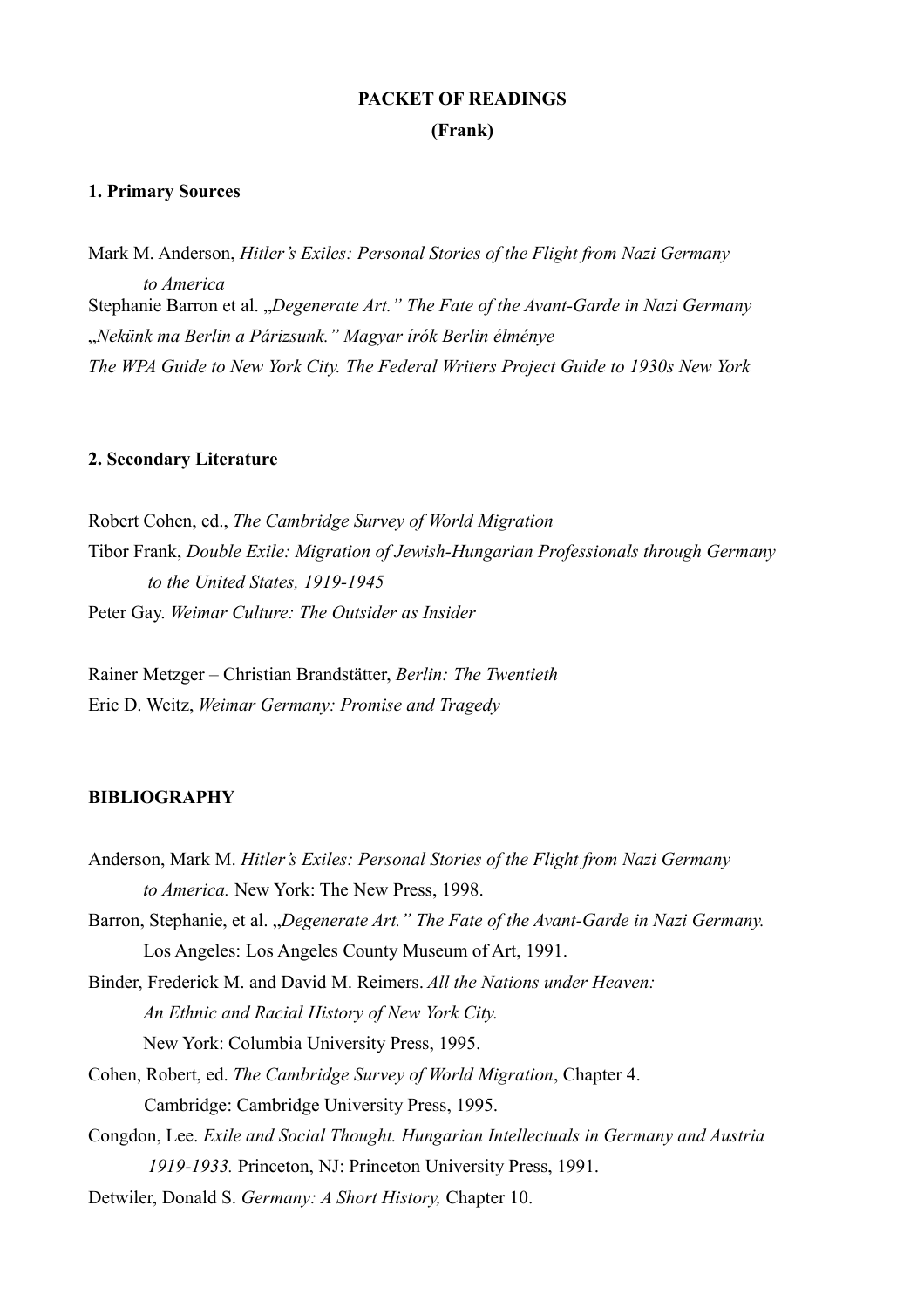Carbondale & Edwardsville: Southern Illinois University Press, 1976.

- Frank, Tibor. *Double Exile: Migration of Jewish-Hungarian Professionals through Germany to the United States, 1919-1945.* Oxford: Peter Lang, 2009.
- Gay, Peter. *Weimar Culture: The Outsider as Insider.*
	- New York—Hagerstown—San Francisco—London: Harper & Row, 1968.
- Hargittai, István. *The Martians of Science: Five Physicists Who Changed the Twentieth Century.* Oxford: Oxford University Press, 2006.
- Metzger, Rainer–Christian Brandstätter. *Berlin: The Twentieth.* New York: Abrams, 2007.
- "*Nekünk ma Berlin a Párizsunk." Magyar írók Berlin élménye.* 
	- Budapest: Petőfi Irodalmi Múzeum, 2007.
- Orlow, Dietrich. *A History of Modern Germany: 1871 to Present*. 2nd ed. Englewood Cliffs, NJ: Prentice Hall, 1991.
- Palmier, Jean-Michel. *Weimar in Exile: The Antifascist Emigration in Europe and America.*  New York—London: Verso, 2006.
- Pfanner, Helmut F. *Exile in New York: German and Austrian Writers after 1933.* Detroit: Wayne State University Press, 1983.
- Sassoon, Donald. *The Culture of the European: From 1800 to the Present*. Part IV. London: HarperPress, 2006.
- Scott, William B. and Peter M. Rutkoff. *New York Modern: The Arts and the City.* Baltimore and London: The Johns Hopkins University Press, 1999.
- Spalek, John M. und Joseph Srelka, eds. *Deutschsprachige Exilliteratur seit 1933,*  Band 2: New York, Teil 1-2. Bern: Francke Verlag, 1989.
- Strauss, Herbert A. and Werner Röder, eds. *Biographisches Handbuch der deutschsprachigen Emigration nach 1933,* Vols. 1-3. München—London—New York—Paris: K. G. Saur, 1980.
- Weitz, Eric D. *Weimar Germany: Promise and Tragedy.* Princeton and Oxford: Princeton University Press, 2007.
- *The WPA Guide to New York City. The Federal Writers Project Guide to 1930s New York.* New York: The New Press, 1939, repr. 1992.